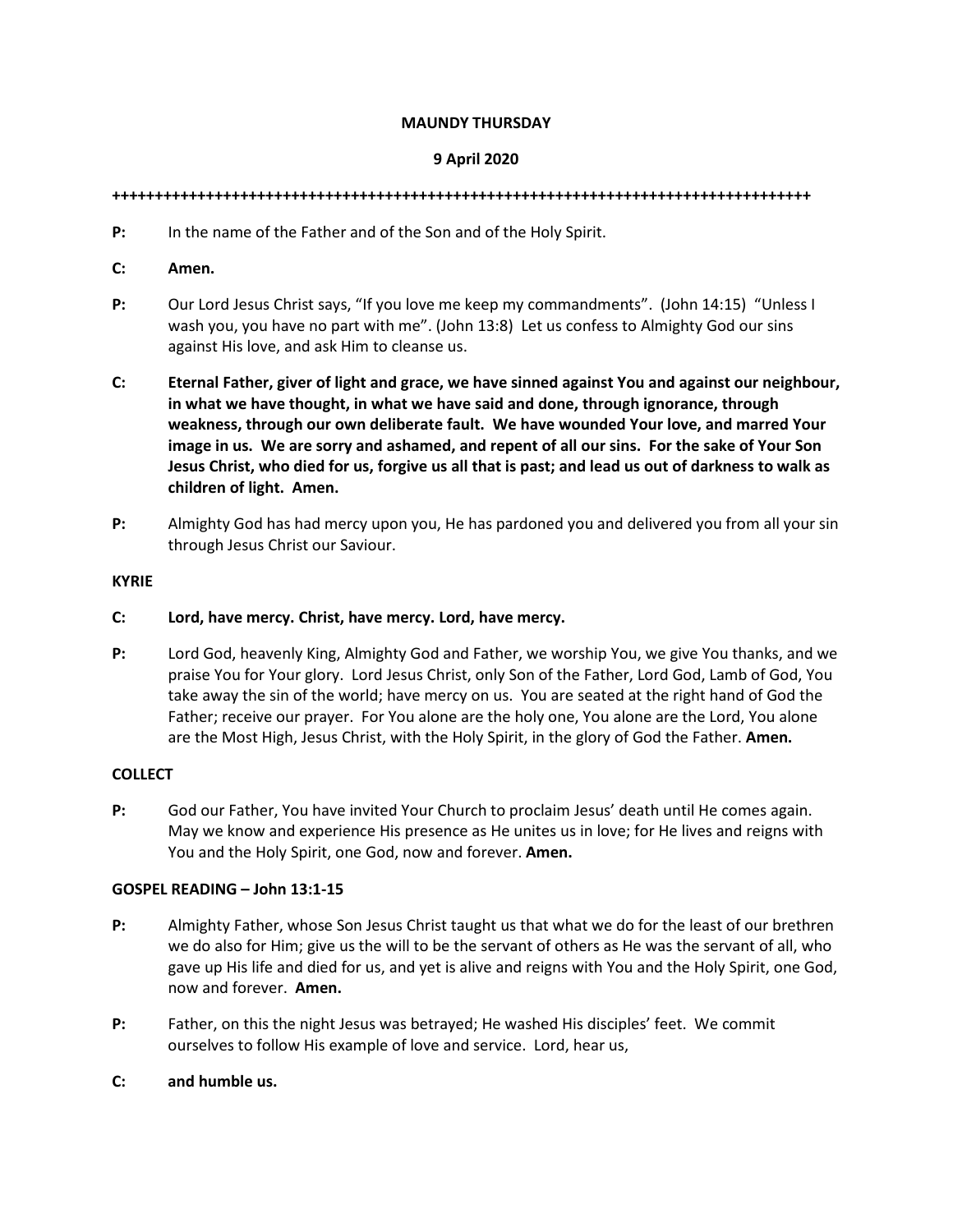**P:** On this night, Jesus prayed for His disciples to be one. We pray for the unity of Your Church. Lord, hear us,

# **C: and unite us in Christ.**

**P:** On this night, Jesus prayed for those who would come to faith through the proclamation of the Gospel. We pray for the mission of Your Church. Lord, hear us,

# **C: and renew our zeal.**

**P:** On this night, Jesus commanded us to love, but suffered rejection Himself. We pray for the rejected and unloved. Lord, hear us,

# **C: and fill us with Your compassion.**

**P:** On this night, Jesus told us that if the world hated us that it hated Him first. We pray for those who are persecuted for Your name's sake. Lord, hear us,

# **C: and give Your peace.**

**P:** Most merciful Lord, Your love compels us to come to You. Our hands are unclean; our hearts unprepared; we are not fit to eat the crumbs that fall from Your table. But You, O Lord, welcome and forgive repentant sinners. Grant that soon we will once again be cleansed and fed with the precious body and blood of Jesus Christ. We long for the day that we, with the whole company of those in Christ, may sit and eat in Your kingdom. **Amen.** 

# **LORD'S PRAYER**

# **BENEDICTION**

# **HYMN "Go To Dark Gethsemane"**

- **1. Go to dark Gethsemane, all who feel the tempter's power, Your Redeemer's conflict see, watch with Him one bitter hour; Turn not from griefs away; Learn from Jesus Christ to pray.**
- **2. Follow to the judgment hall, view the Lord of life arraigned; Oh, the wormwood and the gall! Oh, the pangs His soul sustained! Shun not suffering, shame or loss; Learn from Him to bear the cross.**
- **3. Calvary's mournful mountain climb; there, adoring at His feet, Mark that miracle of time. God's own sacrifice complete, "It is finished!" hear Him cry; Learn from Jesus Christ to die.**

# **STRIPPING OF THE ALTAR**

After the Last Supper, less than 24 hours remained in the earthly life of our Lord. Events moved rapidly:

prayer in Gethsemane